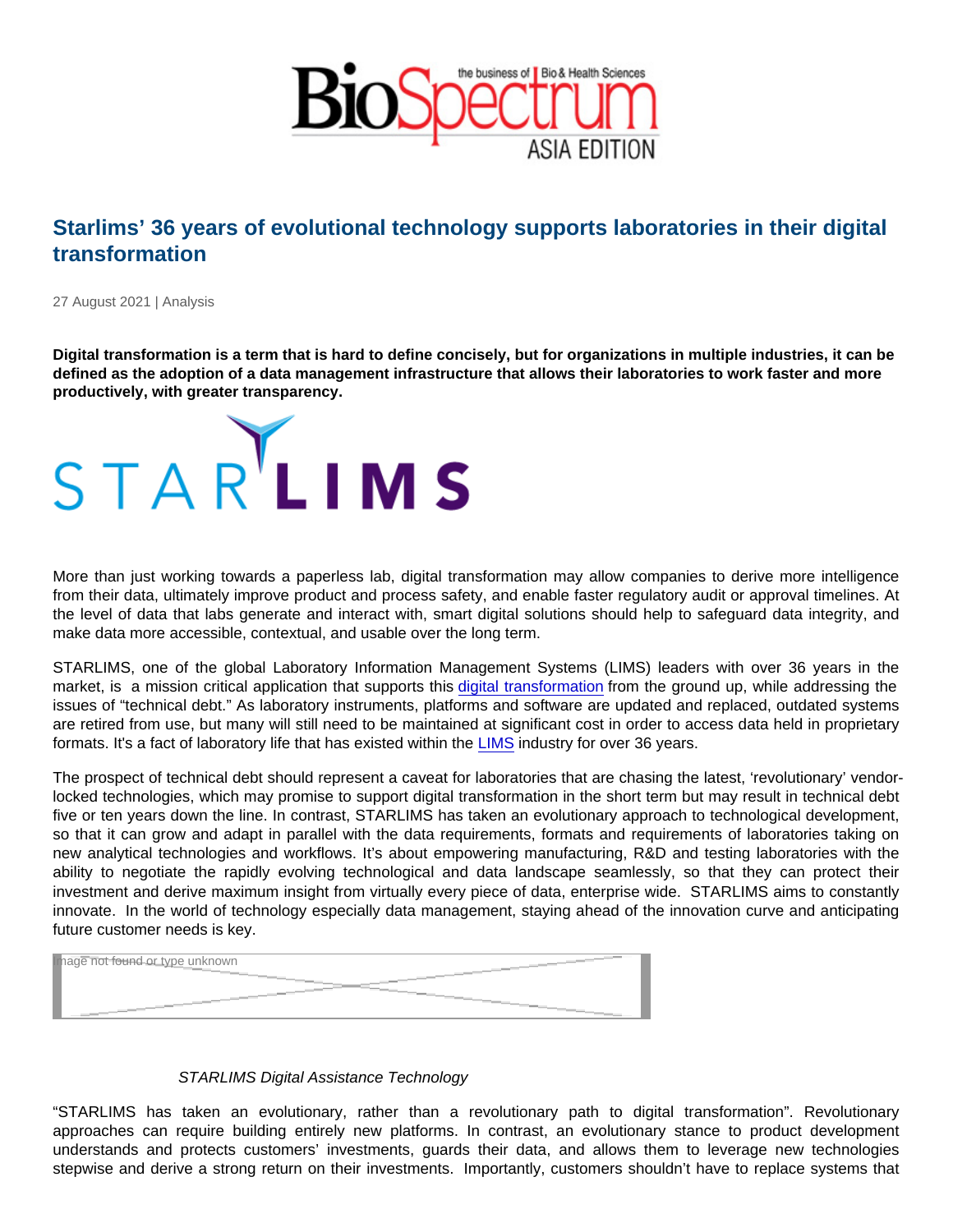become outdated or tie themselves to the costs associated with maintaining legacy systems.

This evolutionary approach to product development has been embedded in STARLIMS since its establishment more than 36 years ago. STARLIMS helped to invent the industry. The foundation of the company was rooted in the critical need for laboratory quality assurance and quality control testing, and the data management tools. One of STARLIMS first largest global client was petrochemicals company Chevron, which carried out testing in its refineries.

The STARLIMS concept was from the start focused on developing an agile informatics platform that would automate the QC lab testing workflow, to ensure the quality and efficacy of manufactured products. Technologically, it has evolved its offerings from the adoption of early PC-based systems and early web-based platforms, to current-day hosted, cloud solutions, mobile computing and the development of applications based on HTML5.

Product development of STARLIMS today marries extensive capabilities in data management and integration, artificial intelligence-driven analytics, virtualization and visualization, and the massive capacity of [cloud computing](https://www.informatics.abbott/shared/peace-of-mind-with-abbott-informatics-cloud-services-whitepaper.pdf) through Amazon Web Services. And while the platform is used across multiple industries, today, it sees the largest growth opportunities for the STARLIMS suite of solutions across the life sciences, from pharma manufacturing QC to outsourced testing, and R&D.

For companies in this sector, challenges include the need, on the one hand, to digitize and make legacy data accessible and searchable so that drug development workflows that were undertaken generated decades ago are still relevant going forwards, and on the other hand to incorporate the latest high-throughput technologies, such as next-generation sequencing, and other high–throughput and high content workflows, into the drug development and testing processes. STARLIMS has been developed to adapt to the particular challenges of the life sciences industry, which has to manage data from laboratory testing across the four pillars of a product life cycle; research and preclinical, clinical, manufacturing and post-market surveillance, in the global context of that product's development.

STARLIMS is designed to interface and integrate with an organization's existing instrumentation and software solutions and platforms, across an enterprise, both locally and globally. This facilitates the secure, safe and fully traceable exchange of disparate data types across laboratories and continents, throughout the product lifecycle. And as organizations adopt new technologies and processes, STARLIMS can directly acquire a diverse range of instrument data. Through the [STARLIMS SDMS](https://www.informatics.abbott/int/en/offerings/sdms) [scientific data management system] customers can aggregate data and produce an audit trail from the original sample through all the instrumentation, and then be able to review and make actionable decisions based on that data for quality purposes, audit purposes and longitudinal history. STARLIMS allows customers to harmonize that flow of data through multiple plants from an operational, procedural, and quality management perspective, to comply with GLP and CFR 21 part 11 requirements.

The development of STARLIMS has been focused on easing the regulatory burden by automating the collation of raw and standardized data, together with generating requisite reports and generating searchable audit trails. STARLIMS has certification for how it manufactures its product and the level of quality around data security. One of the greatest costs to the customer in implementing a LIMS is user validation. STARLIMS' multi-layered platform allows upgrade of the infrastructure without changing the user experience, while limiting the amount of user training that needs to take place. That return on cost of ownership increases, and the ability to pass on to customers the cost savings associated with purchasing computing power through Amazon Web Services further reduces their own internal IT burden.

Importantly, and particularly in the QC arena, STARLIMS' sophisticated analytics suites and visualization tools are transforming laboratories into predictive, rather than reactive environments. Artificial Intelligence guided algorithms can model future processes, predict bottlenecks and highlight trends that may lead to batch failures, based on real-time data. STARLIMS' advanced analytics can then uncover where potential and actual process, instrument, or workflow faults lie, identify areas for improvement or resolution.

[STARLIMS' advanced analytics](https://www.informatics.abbott/int/en/offerings/advanced-analytics) and predictive modelling give QC and manufacturing labs the ability to analyze the details of their key processes and workflows, quality and productivity issues, and ancillary factors, from material supply chain, to current and predicted capacity, and allocation of personnel time. The bottom line is ensuring quality and expedited turnaround time, and identifying problems before they get the point that manufacturing or testing has to stop.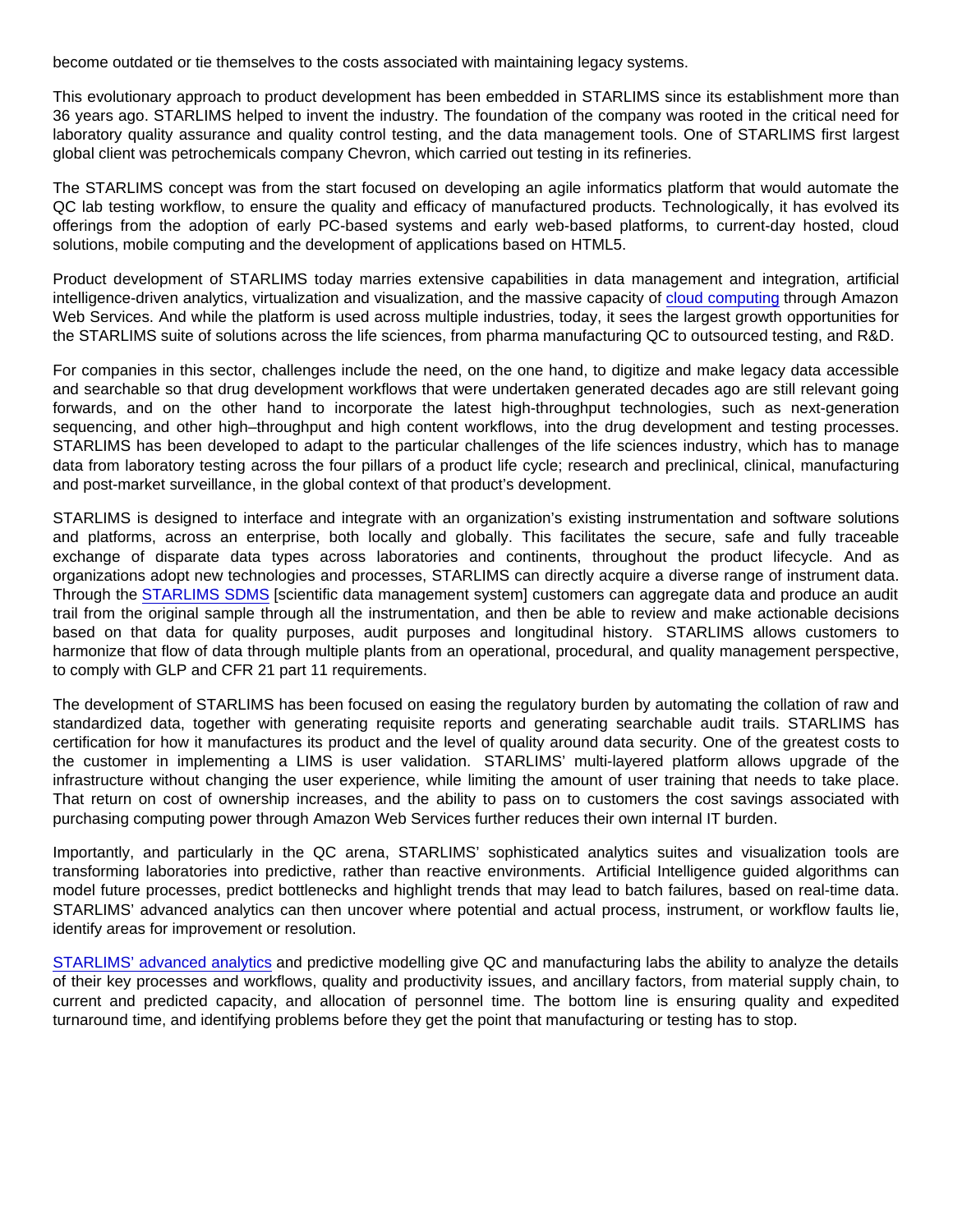

STARLIMS Advanced Analytics

For one of STARLIMS' pharmaceutical industry clients in the Asia-Pacific region, these insights have led to increased productivity and efficiency. The customer implemented the STARLIMS platform to manage its internal QC lab testing processes. Through the use of STARLIMS the customer was able to reengineer laboratory processes and was able to make 6 FTE savings, a significant achievement. More importantly, the lab was able to significantly increase capacity. Through implementing STARLIMS as an automated LIMS, the customer was able to relocate resources in the lab and streamline their manufacturing workflow. As a result, they were able to take on new drug manufacturing streams and increase productivity and profitability, without having to increase their personnel.

With the life science industry relying heavily on outsourcing routine testing to third party service providers, STARLIMS offers a user-friendly, real-time portal for implementing testing requests, and visualizing sample and testing data. The portal saves time and minimizes the potential for manual errors in ordering or reporting. For both internal and external customers this portal is how the sample gets in the front door and how it gets reported out the back door

STARLIMS unified platform was developed organically and has kept evolving over the past 36 years, applying technologies, releasing new products, including ELN (electronic laboratory notebook), SDMS and LES (laboratory execution system) in house, and not through integration with third party products that then have to be skewed or reengineered to fit. STARLIMS' agile R&D development methodology allows the acceleration of the development of new products and new capabilities. It's a 'DevOps' (development and operations) model whereby the innovation is driven by the customer and by market needs, and which STARLIMS can respond to rapidly through a fluid relationship between developers and IT specialists. This Agile DevOps strategy has allowed STARLIMS to enhance its service portfolio to meet tomorrow's needs more quickly.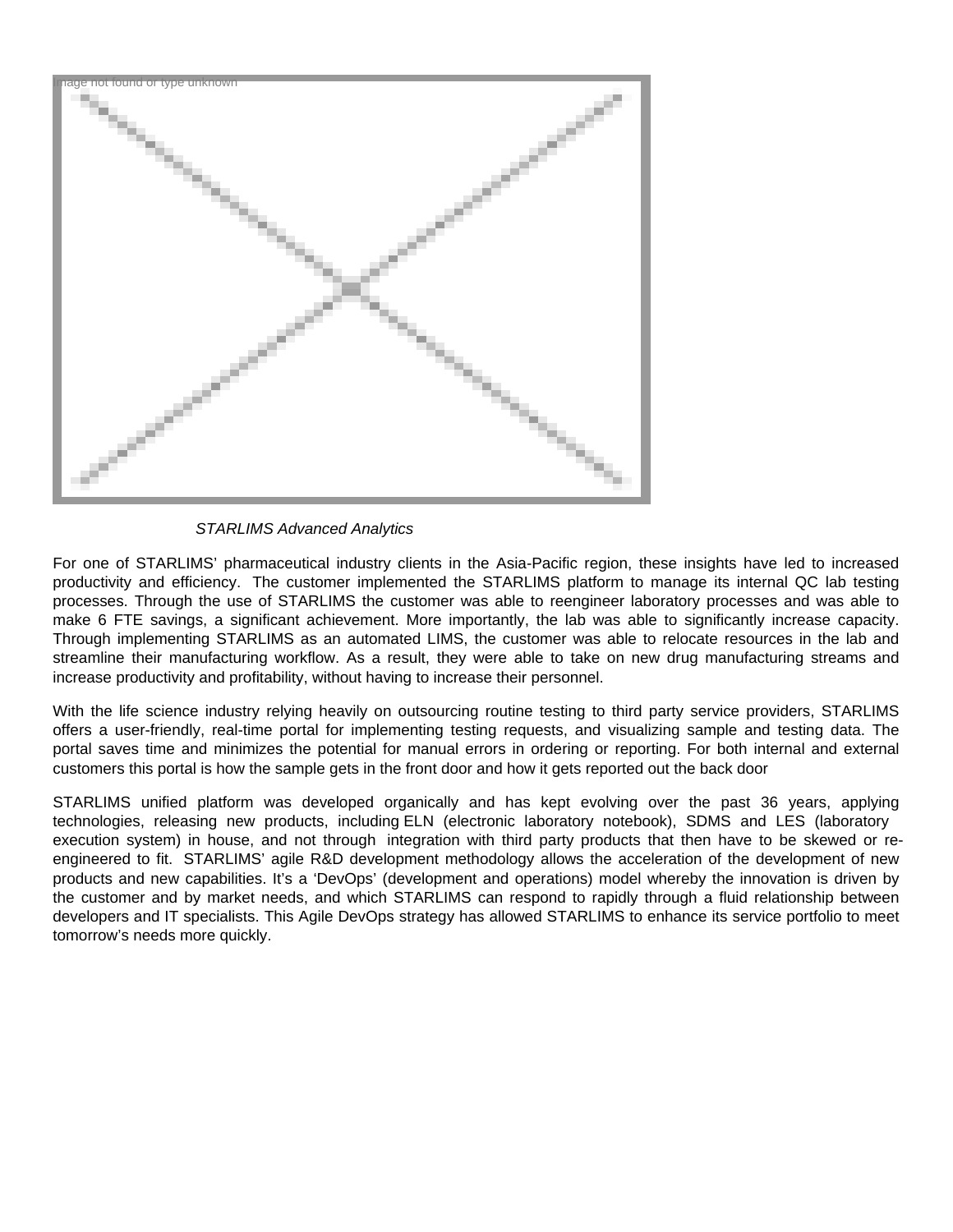

## STARLIMS Integrated Solution

Organizations will base their LIMS purchasing decisions on the product meeting functionality requirements – and whether it has already been proven in the marketplace – as well as on price, but also on which provider they will feel most comfortable doing business with. Technology notwithstanding, what sets STARLIMS apart in its 36 years of evolution is its ethos of partnering with customers, not just selling products. It's a philosophy that is grounded in taking the time to learn about customers' businesses, where that business has come from and where it is going. STARLIMS customers are customers for life. It's an added value proposition that is grounded in the customer service, support and knowhow that STARLIMS can offer. As customers' businesses change, STARLIMS can provide them with the knowledge and expertise of how the informatics solutions can support that change.

This ongoing and close relationship with clients also helps to drive evolution of the STARLIMS suite. The team understands and predicts how the informatics landscape needs to change and speeds the development of functionality that will support current and future requirements for different industries. A quality product must come with excellent customer service and support, to win business and differentiate what may on paper look like equivalent technological capabilities. And that's why some of STARLIMS' longstanding clients have been with them for 30 years plus.

Engendering this relationship with customers requires teamwork, and an outlook that is focused on local, as well as global needs and expectations. STARLIMS Corporation takes pride in its people culturally as well as professionally. People are encouraged to leverage their strengths, and the executive team look at the talents of every individual and work with them to develop their roles, give them the best training and experiences at all levels.